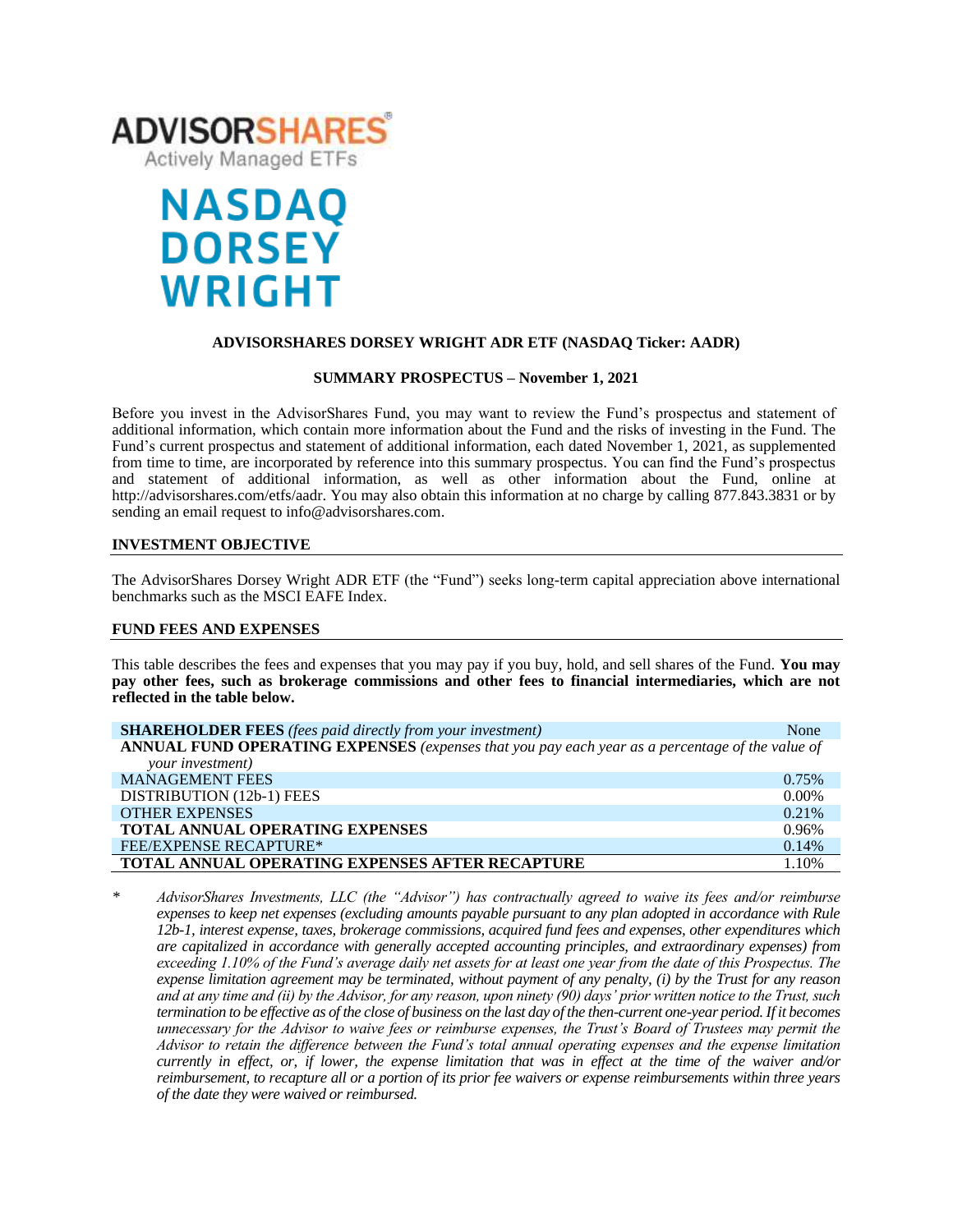# **EXAMPLE**

This Example is intended to help you compare the cost of investing in the shares of the Fund with the cost of investing in other funds. This Example does not take into account brokerage commissions and other fees to financial intermediaries that you may pay when purchasing or selling shares of the Fund. If these fees were included, your costs would be higher.

The Example assumes that you invest \$10,000 in the Fund for the time periods indicated and then sell all of your shares at the end of those periods. The Example also assumes that your investment has a 5% return each year and that the Fund's operating expenses remain the same. Although your actual costs may be higher or lower, based on these assumptions your costs would be:

|                                            | 1 YEAR | 3 YEARS | <sup>1</sup> 5 YEARS | 10 YEARS |
|--------------------------------------------|--------|---------|----------------------|----------|
| <b>AdvisorShares Dorsey Wright ADR ETF</b> | \$112  | \$320   | \$545                | \$1.191  |
|                                            |        |         |                      |          |

# **PORTFOLIO TURNOVER**

The Fund pays transaction costs, such as commissions, when it buys and sells securities (or "turns over" its portfolio). A higher portfolio turnover rate may indicate higher transaction costs and may result in higher taxes when Fund shares are held in a taxable account. These costs, which are not reflected in Total Annual Operating Expenses or in the Example, affect the Fund's performance. This rate excludes the value of portfolio securities received or delivered as a result of in-kind creations or redemptions of the Fund's shares. During the most recent fiscal year ended June 30, 2021, the Fund's portfolio turnover rate was 85% of the average value of its portfolio.

# **PRINCIPAL INVESTMENT STRATEGIES**

The Fund is an actively managed exchange-traded fund ("ETF"). Dorsey, Wright & Associates, LLC (the "Sub-Advisor") seeks to achieve the Fund's investment objective by selecting primarily a portfolio of U.S.-traded securities of non-U.S. organizations, most often American Depositary Receipts ("ADRs"). ADRs are securities traded on a local stock exchange that represent interests in securities issued by a foreign publicly listed company. Under normal circumstances, the Fund will invest at least 80% of its total assets in ADRs and in securities that have economic characteristics similar to ADRs. The Fund invests in developed and emerging markets and may invest in securities of any market capitalization. The Fund also may invest in repurchase agreements.

The Fund's investment focus follows the Sub-Advisor's core philosophy of relative strength. Relative strength investing involves buying securities that have appreciated in price more than the other securities in the investment universe and holding those securities until they underperform. The strategy is entirely based on market movement of the securities and there is no company fundamental data involved in the analysis. The Sub-Advisor's process is systematic and removes emotion from the day-to-day decision making. In implementing the strategy, the Sub-Advisor takes into account current sector and industry group allocations in order to keep the strategy diversified. There is no consideration given to the allocation between developed and emerging markets; the strategy will allocate between the two depending on global price trends.

# **PRINCIPAL RISKS OF INVESTING IN THE FUND**

The Fund is subject to a number of risks, described below, that may affect the value of its shares, including the possible loss of money. As with any fund, there is no guarantee that the Fund will achieve its investment objective.

**American Depositary Receipt Risk.** ADRs have the same currency and economic risks as the underlying non-U.S. shares they represent. They are affected by the risks associated with non-U.S. securities, such as changes in political or economic conditions of other countries, changes in the exchange rates of, or exchange control regulations associated with, foreign currencies, and differing accounting, auditing, financial reporting, and legal standards and practices. In addition, investments in ADRs may be less liquid than the underlying securities in their primary trading market.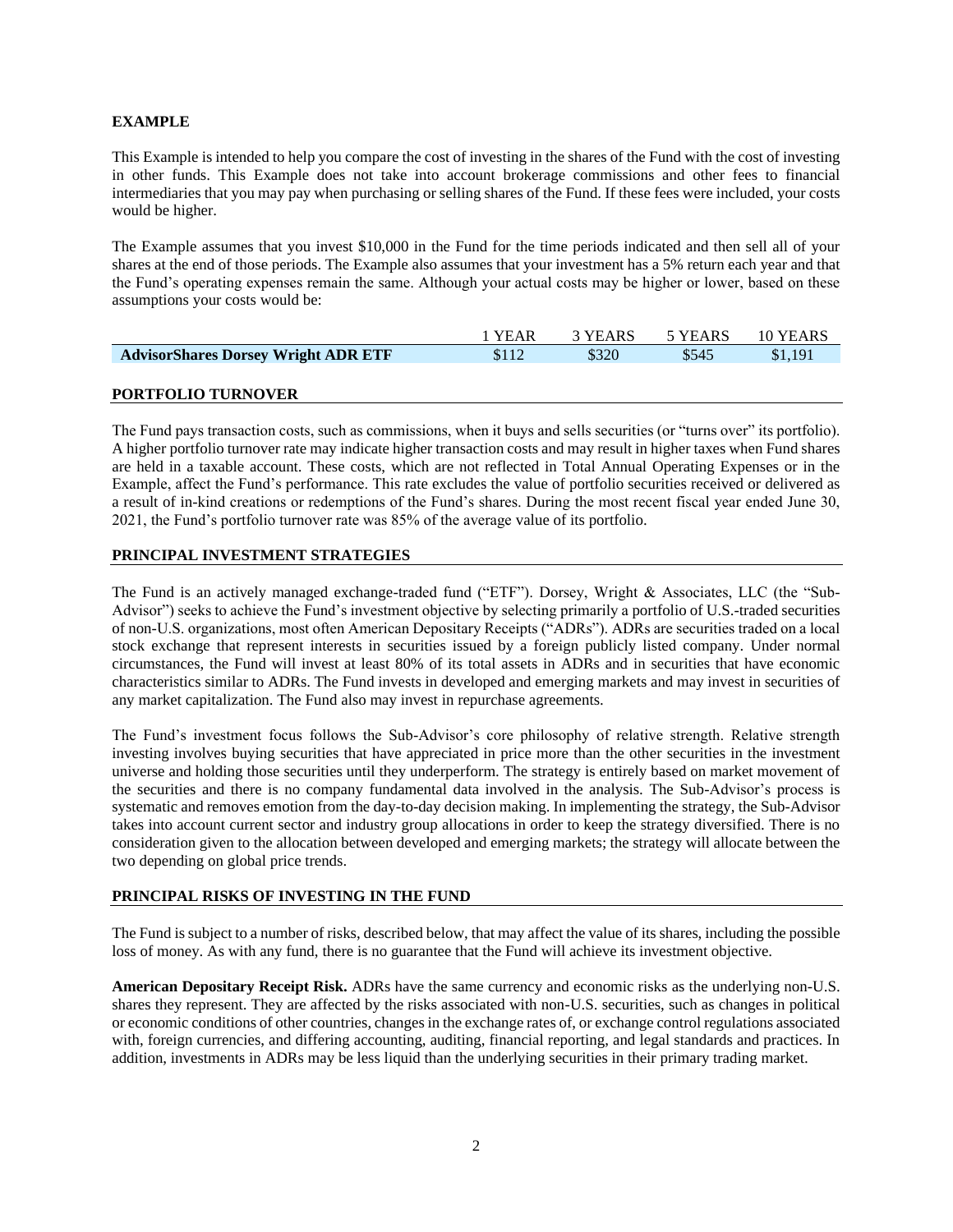**Currency Risk.** The Fund's direct and indirect exposure to foreign currencies subjects the Fund to the risk that those currencies will decline in value relative to the U.S. dollar.

**Emerging Markets Risk.** Emerging markets, which consist of countries or markets with low to middle income economies as classified by the World Bank and other countries or markets with similar characteristics as determined by the Sub-Advisor, can be subject to greater social, economic, regulatory, and political uncertainties and can be extremely volatile.

**Equity Risk.** The prices of equity securities rise and fall daily. These price movements may result from factors affecting individual issuers, industries or the stock market as a whole. In addition, equity markets tend to move in cycles which may cause stock prices to fall over short or extended periods of time.

**ETF Market Risk.** In stressed market conditions, the market for certain ETF shares may become less liquid in response to deteriorating liquidity in the markets for the ETF's underlying portfolio holdings. This adverse effect on liquidity for the ETF's shares in turn can lead to differences between the market price of the ETF's shares and the underlying value of those shares. In addition, there are a limited number of institutions that act as authorized participants. If these institutions exit the business or are, for any reason, unable to process creation and/or redemption orders with respect to the Fund, or purchase and sell securities in connection with creation and/or redemption orders, as applicable, and no other authorized participant steps forward to create or redeem, or purchase or sell securities, as applicable, Fund shares may trade at a premium or discount to their net asset value ("NAV") and possibly face operational issues such as trading halts and/or delisting. The absence of an active market in the Fund's shares could lead to a heightened risk of differences between the market price of the Fund's shares and the underlying value of those shares.

**Foreign Investment Risk.** The Fund's investments in securities of foreign issuers, including ADRs, may involve certain risks that are greater than those associated with investments in securities of U.S. issuers. These include risks of adverse changes in foreign economic, political, regulatory and other conditions; changes in currency exchange rates or exchange control regulations (including limitations on currency movements and exchanges); differing accounting, auditing, financial reporting, and legal standards and practices; differing securities market structures; and higher transaction costs. In addition, the securities of some foreign companies may be less liquid and, at times, more volatile than securities of comparable U.S. companies.

**Illiquid Investments Risk.** This risk exists when particular Fund investments are difficult to purchase or sell, which can reduce the Fund's returns because the Fund may be unable to transact at advantageous times or prices.

**Management Risk.** The Sub-Advisor continuously evaluates the Fund's holdings, purchases and sales with a view to achieving the Fund's investment objective. However, achievement of the stated investment objective cannot be guaranteed. The Sub-Advisor's judgment about the markets, the economy, or companies may not anticipate actual market movements, economic conditions or company performance, and these factors may affect the return on your investment.

**Market Risk.** Due to market conditions, the value of the Fund's investments may fluctuate significantly from day to day. Price fluctuations may be temporary or may last for extended periods. This volatility may cause the value of your investment in the Fund to decrease. Local, regional, or global events such as war, acts of terrorism, the spread of infectious illness or other public health issues, recessions, or other events could have a significant impact on the market generally and on specific securities. The market value of a security may also decline because of factors that affect a particular industry or industries, such as labor shortages or increased production costs and competitive conditions within an industry. Because of its link to the markets, an investment in the Fund may be more suitable for long-term investors who can bear the risk of short-term principal fluctuations, which at times may be significant.

**Repurchase Agreement Risk.** The Fund will be subject to credit risk with respect to the counterparties with which the Fund enters into repurchase agreements, including with respect to recovering or realizing on collateral.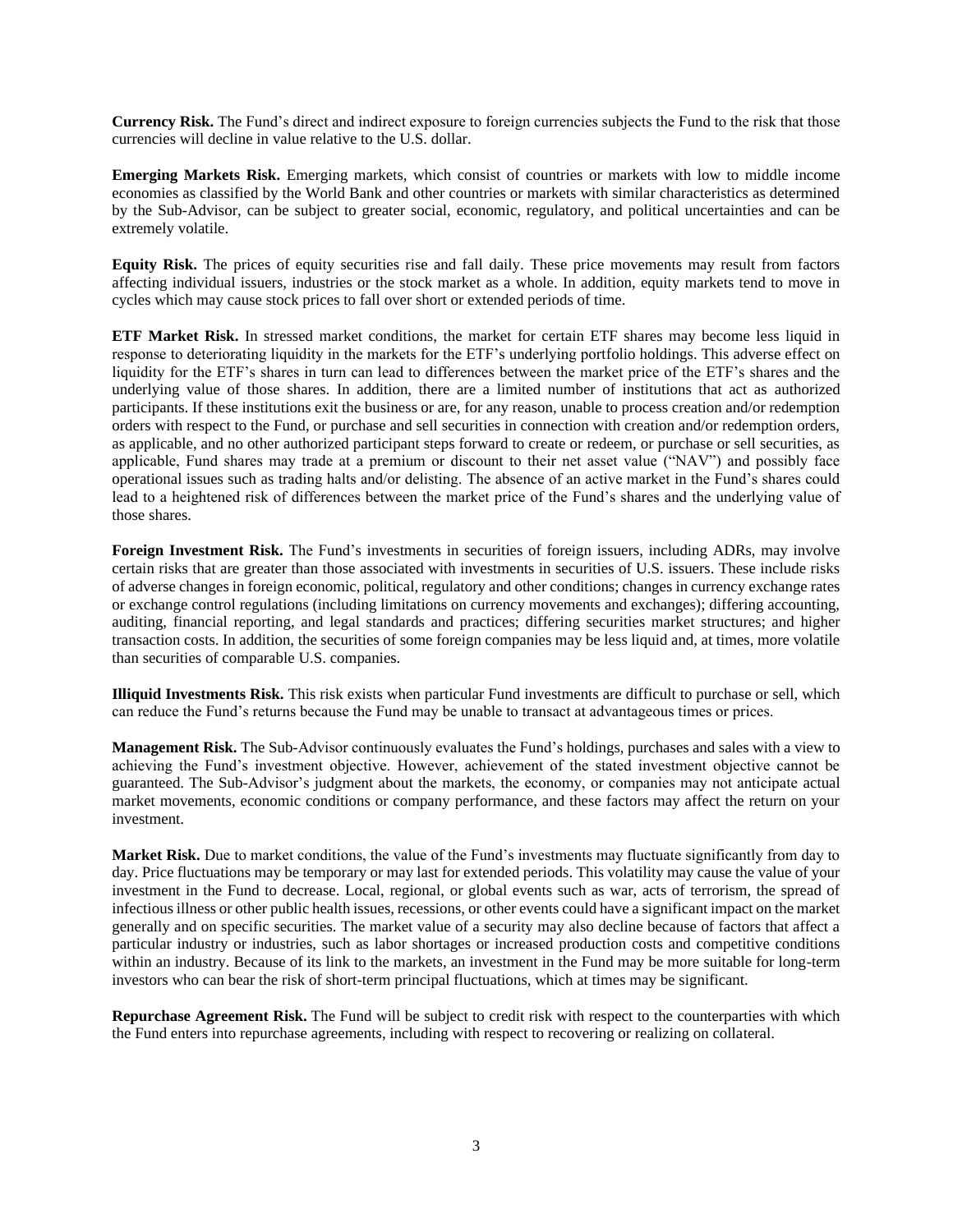**Trading Risk.** Shares of the Fund may trade above or below their NAV. The trading price of the Fund's shares may deviate significantly from their NAV during periods of market volatility and, in such instances, you may pay significantly more or receive significantly less than the underlying value of the Fund's shares. There can be no assurance that an active trading market for the Fund's shares will develop or be maintained. In addition, trading in shares of the Fund may be halted because of market conditions or for reasons that, in the view of the NASDAQ Stock Market LLC (the "Exchange"), make trading in shares inadvisable.

# **FUND PERFORMANCE**

The bar chart and table that follow show how the Fund has performed on a calendar year basis and provide an indication of the risks of investing in the Fund. The table also shows how the Fund's performance compares to the MSCI EAFE Index. The MSCI EAFE Index is an unmanaged free float-adjusted market capitalization index that is designed to measure the equity market performance of developed markets, excluding the U.S. and Canada. Both the bar chart and the table assume the reinvestment of all dividends and distributions. Past performance (before and after taxes) does not necessarily indicate how the Fund will perform in the future.

Updated performance information is available on the Fund's website at www.advisorshares.com.



#### **Calendar Year Total Returns**

The Fund's year-to-date total return as of September 30, 2021 was 4.75%.

#### **Best and Worst Quarter Returns (for the period reflected in the bar chart above)**

|                       | Return                    | <b>Ouarter/Year</b> |
|-----------------------|---------------------------|---------------------|
| <b>Highest Return</b> | 31.10%                    | 20/2020             |
| Lowest Return         | 25.27%<br>$\sim$ $\prime$ | -40.                |

# **AVERAGE ANNUAL TOTAL RETURNS FOR THE PERIODS ENDED DECEMBER 31, 2020**

| <b>AdvisorShares Dorsey Wright ADR ETF</b>                           | 1 Year | 5 Years | <b>10 Years</b> |
|----------------------------------------------------------------------|--------|---------|-----------------|
| <b>Return Before Taxes Based on NAV</b>                              | 12.62% | 10.31%  | 8.05%           |
| <b>Return After Taxes on Distributions</b>                           | 12.56% | 10.12%  | 7.94%           |
| Return After Taxes on Distributions and Sale of Fund Shares          | 7.47%  | 8.12%   | 6.56%           |
| MSCI EAFE Index (reflects no deduction for fees, expenses, or taxes) | 7.82%  | 7.45%   | 5.51%           |